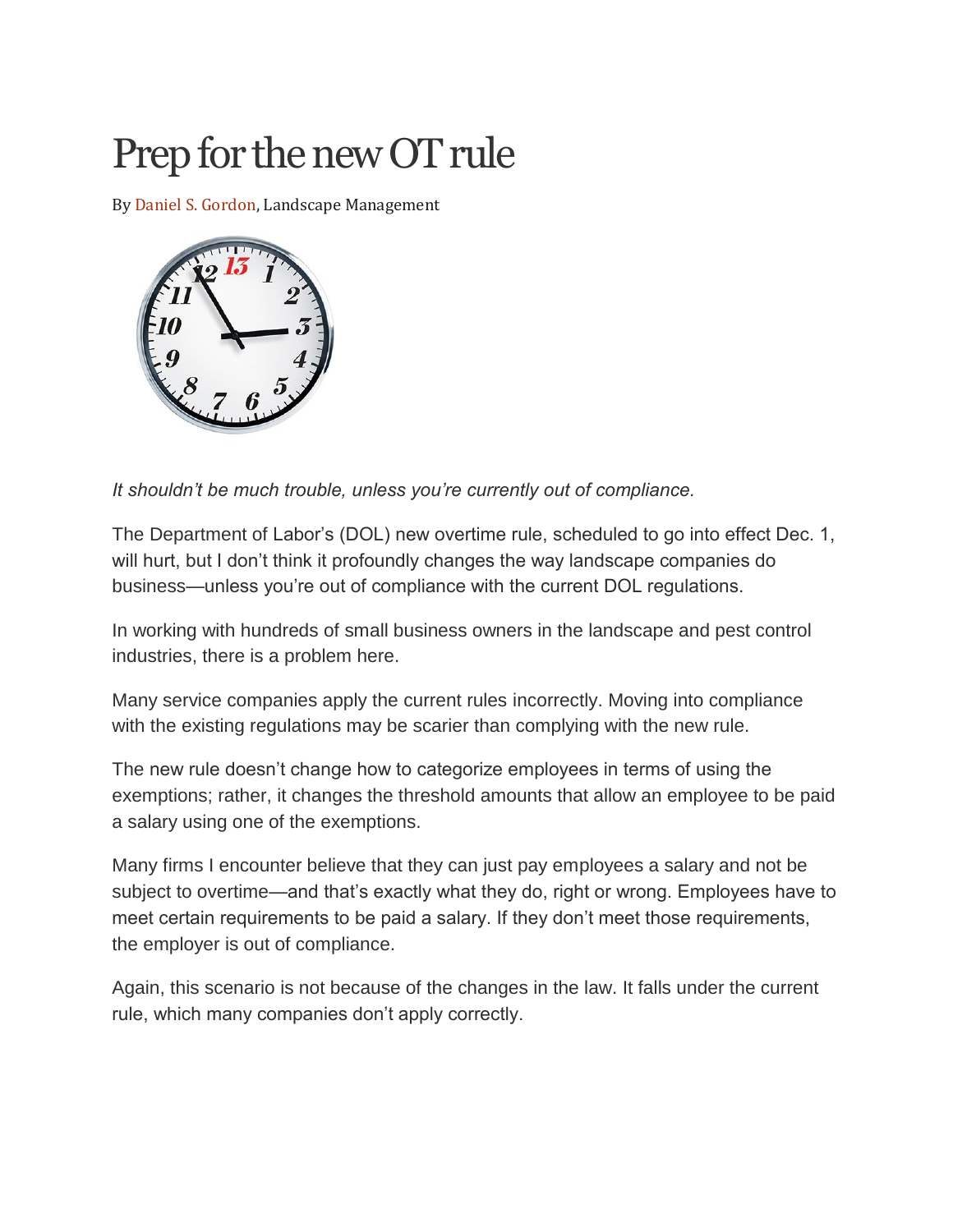The changes will affect only those employees who are paid a salary and who fall under one of the "white collar exemptions" (discussed below) as justification for being on salary.

Employers who are currently paying folks properly, who are using the "white collar exemption" properly and who have a salaried employee who falls below the new minimum (\$47,476 per year) will have to make some decisions. Those are the only employees affected by the new rule.

# Background on exemptions

Landscape and lawn care companies typically employ service technicians, equipment operators, inside and outside salespeople, office/customer service people and managers/supervisors.

Two concepts are relevant here:

**1. Nonexempt employees:** Employees who must be paid hourly plus overtime after 40 hours per week.

Technicians and equipment operators are nonexempt; however, they may fall under a provision called 7(i) (See below for discussion on that item). Check with your state, as some states are more stringent than the federal provisions regarding overtime and accepting 7(i) as an exemption. In any event, technicians are not the employee class affected by the rule change. Also, most customer service representatives and office workers must be paid hourly plus overtime, as they do not meet the "white collar exemptions" below. Again, these workers are not affected by the proposed rule change, as they do not qualify for exemption and must be paid hourly.

**2. Exempt employees:** Employees who can be paid a salary and are exempt from overtime by virtue of meeting one of the exemptions in the Fair Labor Standards Act.

What are the exemptions available to allow an employee to be paid a salary and not an hourly wage? I've listed the "white collar exemptions" below that qualify for employees to be paid a salary. These are the job classes that will be affected by the rule changes.

Currently, these classes are defined by their duties tests. In all cases except "highly compensated employees," as explained below, there is a minimum salary requirement of at least \$23,660 per year. The new rule raises this amount to \$47,476 per year.

It's this raise in the minimum salary for these "white collar exemption" classes that has caused the debate. Remember, just because you pay a staff member a salary doesn't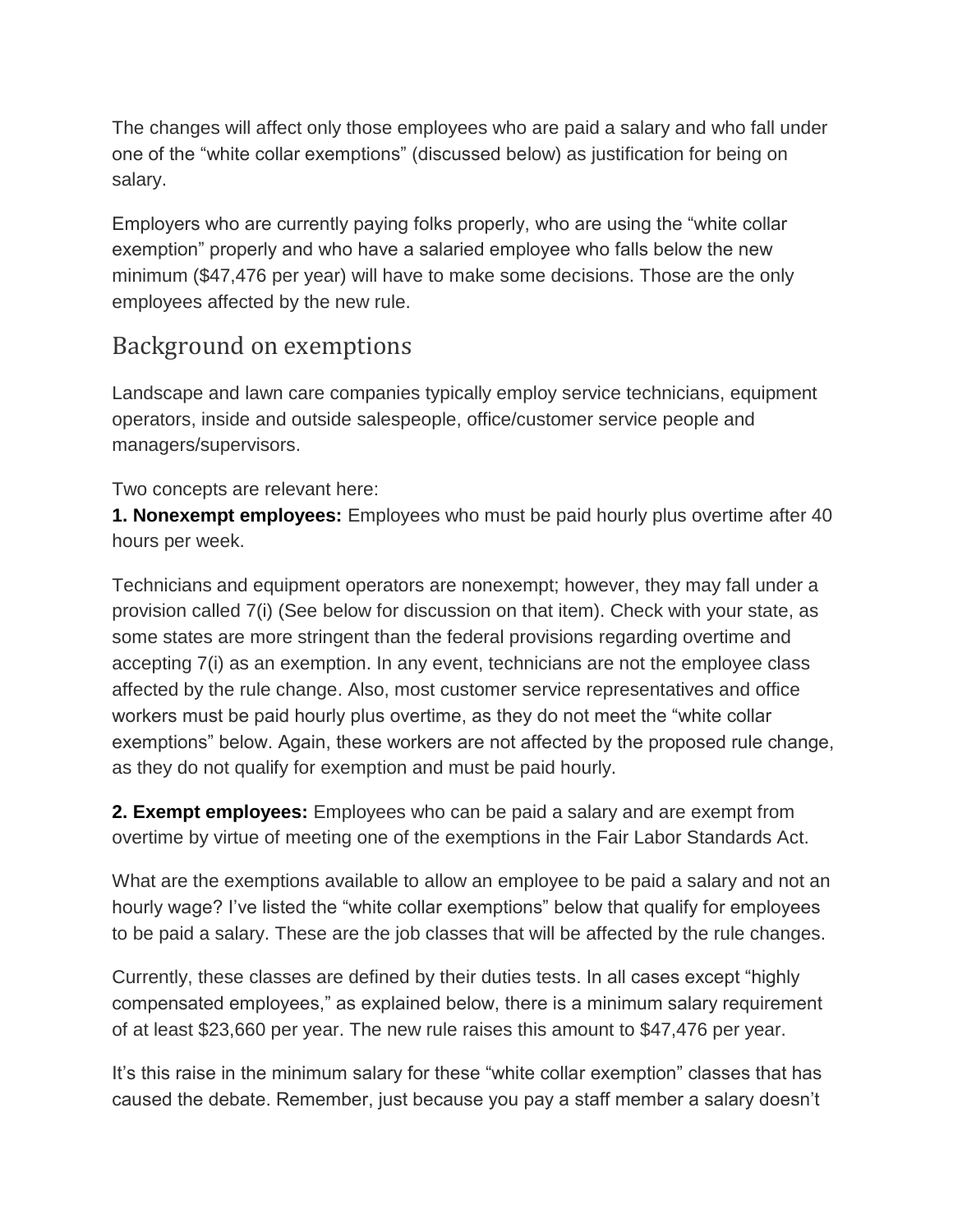mean you're correct in classifying that employee as exempt. We've worked with many clients who've learned this fact the hard way, coming up on the short end of a DOL audit.

#### ⦁ **Administrative employees:**

While many office workers, such as customer service reps, may fall under this exemption, many do not. We see many landscape and pest companies getting trapped here during an audit when it comes to light that the employee doesn't meet the "duties test" to use this exemption and, therefore, must be paid hourly.

#### ⦁ **Executive employees:**

Most managers will fall under this category, as long as they direct the work of two or more other employees and have the ability to hire and fire or have significant influence in the decision. However, under the new rule, this manager will need to be paid a minimum annual salary of \$47,476. If he doesn't, you may move him to hourly or give him a raise.

## ⦁ **Professional employees:**

This exemption is not usually used in our line of work. It's used for work that is "predominately intellectual in character" such as computer engineers, teachers or other similarly skilled workers.

## ⦁ **Highly compensated employees:**

Employees earning more than \$100,000 fall into this exemption.

These are the "white collar exemptions" and the area that is affected by the changes. Remember, it's not production staff who are affected, it's employees to whom you pay a salary using the "white collar exemption."

# 7(i) exemption and what you should do

That said, in many states (check with your state DOL) technicians may qualify for an exemption called 7(i). This exemption is complex, but if it's used properly it can be effective.

If a retail or service employer elects to use the section 7(i) overtime exemption for commissioned employees, it must meet the following three conditions:

1. The employee must be employed by a retail or service establishment;